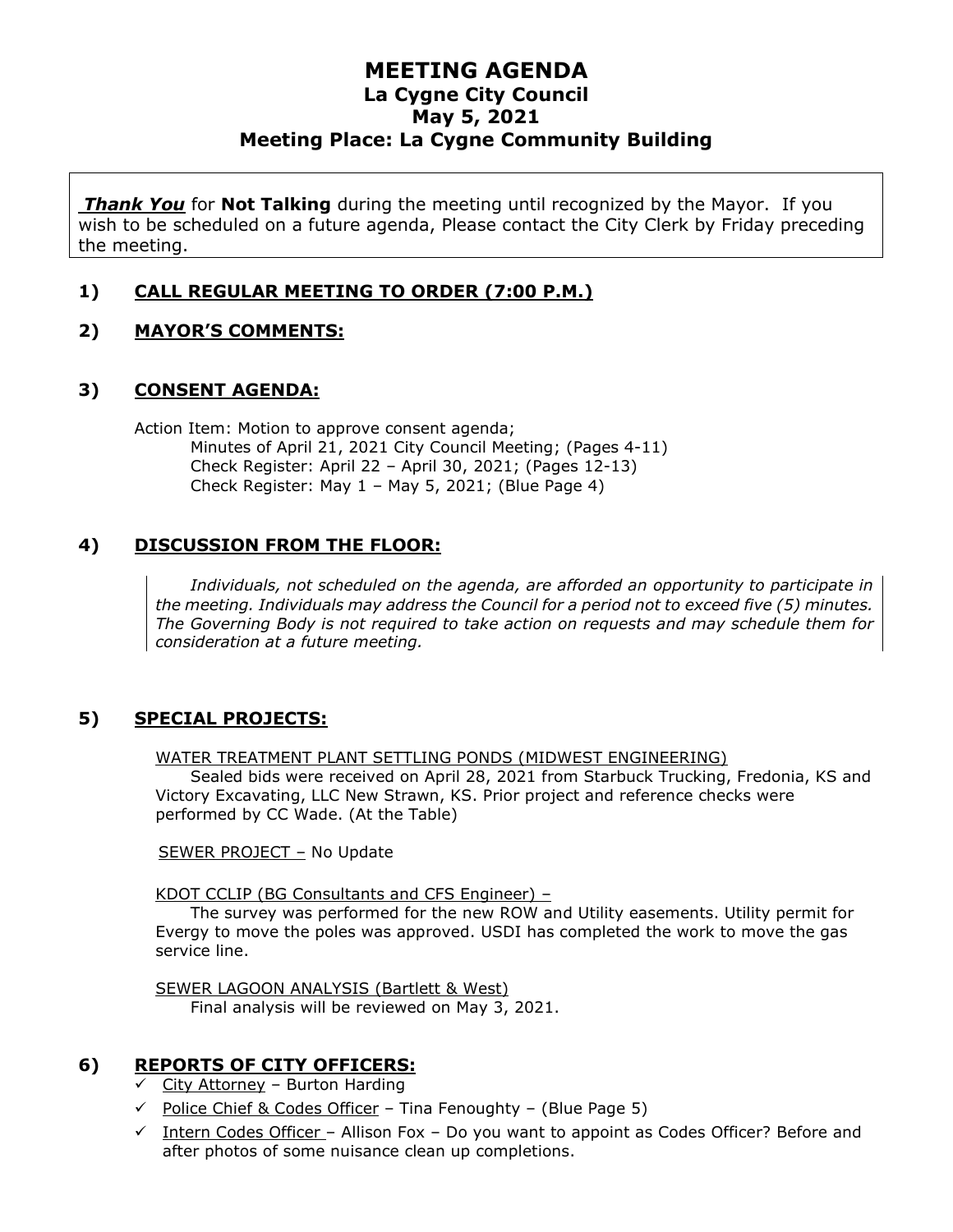# **MEETING AGENDA La Cygne City Council May 5, 2021 Meeting Place: La Cygne Community Building**

#### **6) REPORTS OF CITY OFFICERS CONTINUED:**

- ✓ Public Works Department Dan Nasalroad None
- ✓ Fire Chief Dan Nasalroad
- $\checkmark$  City Clerk Jodi Wade none

#### **7) REPORTS OF COUNCIL COMMITTEES:**

- a] Water & Gas---------------------------------------Danny Curtis ------- Keith Stoker
	- $\checkmark$  2021 Gas Inspection completed.
- b] Street ---------------------------------------------James Thies ------- Jerome Mitzner  $\checkmark$  (Postponed until Fall 2021) RFP for Stormwater Master Planning.
	- $\checkmark$  (In Committee review) La Cygne Library parking lot water pooling.
- c] Sewer----------------------------------------------James Thies ------- Thomas Capp
- d] Park------------------------------------------------Danny Curtis ------- Thomas Capp
- e] Cemetery------------------------------------------Danny Curtis ------- Thomas Capp  $\checkmark$  Draft of Chapter XI. Public Property, Article 1. Cemetery regulations (White Pages 14-
- f] Public Safety---------------------------------------Jerome Mitzner------ Keith Stoker
- g] Community Building------------------------------ Danny Curtis --------James Thies
- h] Employee Relations & Training-------------------Keith Stoker ------ Jerome Mitzner
	- $\checkmark$  (Postponed until Spring 2021) Ethics/Public Service Training.

#### **8) SPECIAL COMMITTEE REPORTS:**

19)

- a] Emergency Management None
- b] Swanfest Committee None

c] Planning & Zoning – The League of Municipalities is offering a Planning & Zoning course on May 4, 2021 from 8:30am to Noon. Paul Kana and CC Jodi Wade are participating.

d] La Cygne Community Park Board - None

#### **9) UNFINISHED BUSINESS:**

a] Ordinance No.  $\qquad$  annexing land to the City of La Cygne, Kansas  $\{\text{White-Pages } 20-23\}$ **(Tabled until June 2, 2021 meeting)**

b] Resolution No. 02-17 regarding maintenance of streets within the Linn County Industrial Park, La Cygne, Kansas. (White Pages 24) **(Tabled until June 2, 2021 meeting)**

- c] Water Conservation plan review. (**Tabled until Summer 2021)**
- d] City of La Cygne & Beachner Grain Street Use agreement. (White Pages 25-27)